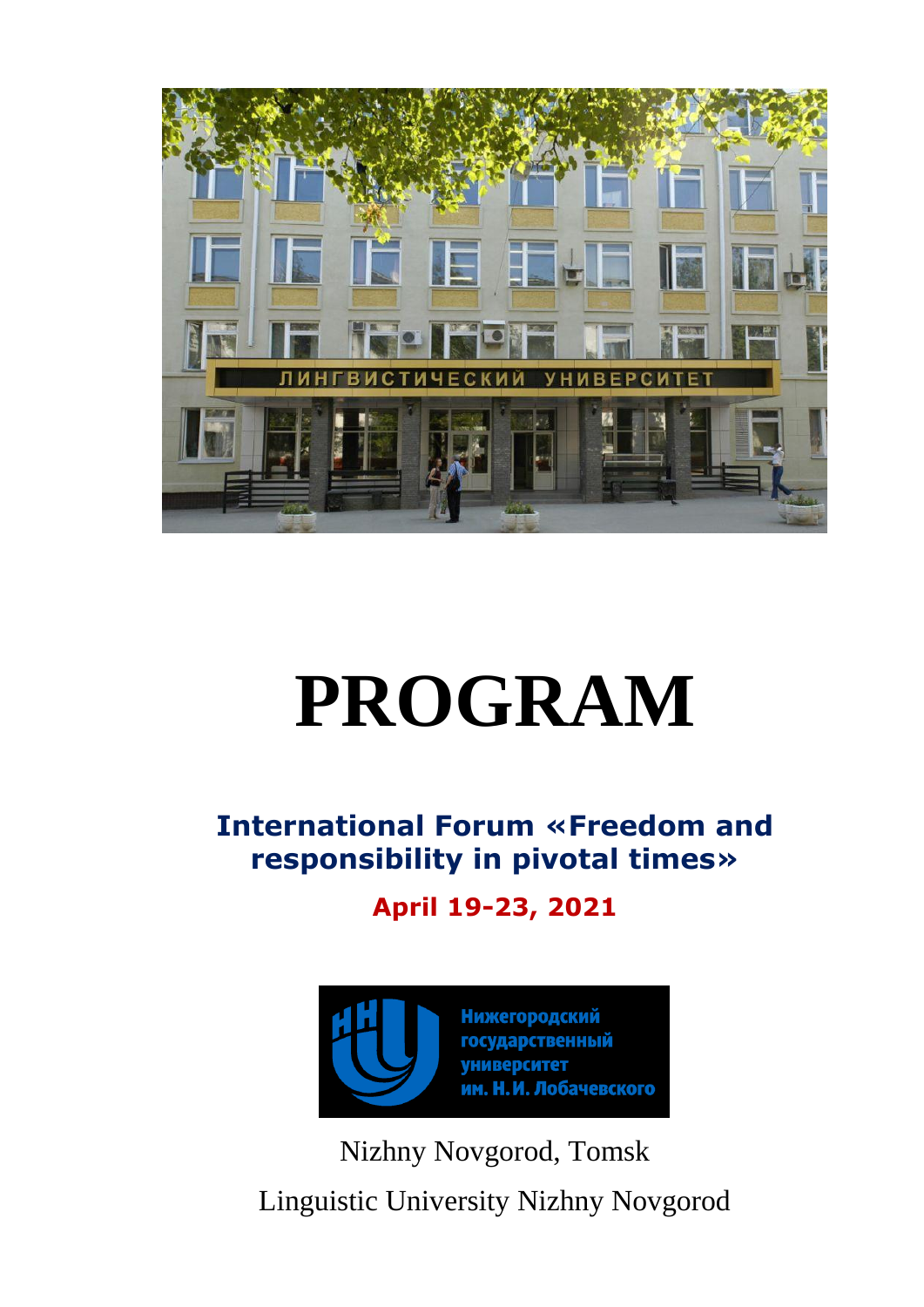# **THE ORGANIZERS AND SPONSORS OF THE INTERNATIONAL CONFERENCE ON RESEARCH PARADIGMS TRANSFORMATION IN SOCIAL SCIENCES 2014**



THE MINISTRY OF EDUCATION AND SCIENCE OF THE RUSSIAN FEDERATION



LINGUISTIC UNIVERSITY NIZHNY NOVGOROD



RUSSIAN FOUNDATION FOR BASIC RESEARCH

# **PARTNERS AND SPONSORS**



**Trading Company "OMEGA"** is a management company, bringing together such activities as: production and sale of mineral water, metalware, building, lease of trading space. It is an initiator of the Charity Foundation "Selena".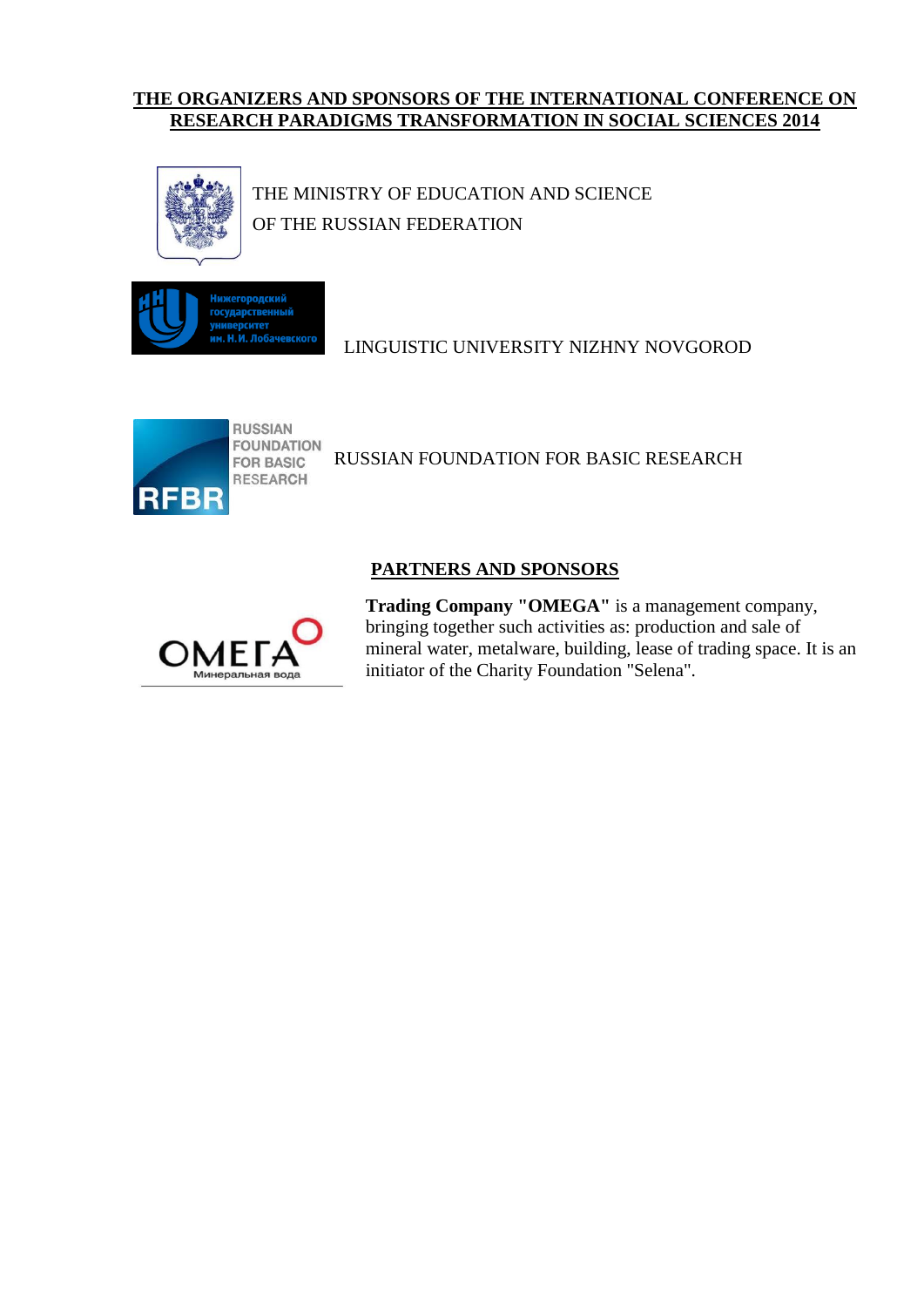# **PROGRAM**

# **International Forum «Freedom and responsibility in pivotal times»**

# **April 19-23, 2021**

| Date and time |             | <b>Event</b>        | <b>Venue</b>                                                                                             |
|---------------|-------------|---------------------|----------------------------------------------------------------------------------------------------------|
| 19 April      | 09.00-10.00 | Registration        | <b>Linguistics University of</b><br><b>Nizhny Novgorod, Nizhny</b><br><b>Novgorod</b><br>31a Minina str. |
| (Monday)      | 10.00-10.30 | Opening ceremony    |                                                                                                          |
|               | 10.30-12.00 | Plenary meeting     |                                                                                                          |
|               | 12.00-12.30 | Lunch               |                                                                                                          |
|               | 12.30-15.30 | <b>Sessions</b>     |                                                                                                          |
|               |             |                     |                                                                                                          |
| 20 April      | 09.30-11.00 | Sessions            | <b>Linguistics University of</b><br><b>Nizhny Novgorod, Nizhny</b><br><b>Novgorod</b><br>31a Minina str  |
| (Tuesday)     | 11.00-11.20 | Coffee break        |                                                                                                          |
|               | 11.20-13.00 | <b>Sessions</b>     |                                                                                                          |
|               | 13.00-14.30 | Lunch               |                                                                                                          |
|               | 14.30-15.30 | <b>Sessions</b>     |                                                                                                          |
|               | 15.30-15.45 | Coffee break        |                                                                                                          |
|               | 15.45-17.00 | Sessions            |                                                                                                          |
|               |             |                     |                                                                                                          |
| 21 April      | 09.30-11.00 | Sessions            | <b>Linguistics University of</b><br><b>Nizhny Novgorod, Nizhny</b><br><b>Novgorod</b><br>31a Minina str  |
| (Wednesday)   | 11.00-11.20 | Coffee break        |                                                                                                          |
|               | 11.20-13.00 | <b>Sessions</b>     |                                                                                                          |
|               | 13.00-14.30 | Lunch               |                                                                                                          |
|               | 14.30-15.30 | <b>Sessions</b>     |                                                                                                          |
|               | 15.30-15.45 | Coffee break        |                                                                                                          |
|               | 15.45-18.00 | <b>Sessions</b>     |                                                                                                          |
|               |             |                     |                                                                                                          |
| 22 April      | 09.00-12.00 | Sessions            | <b>Linguistics University of</b><br><b>Nizhny Novgorod, Nizhny</b><br><b>Novgorod</b><br>31a Minina str. |
| (Thursday)    | 12.00-12.30 | Coffee break        |                                                                                                          |
|               | 12.30-15.00 | Excursions          |                                                                                                          |
|               | 15.00-17.00 | Dinner              |                                                                                                          |
|               |             |                     |                                                                                                          |
| 23 April      | 09.30       | Transfer to airport | <b>Linguistics University of</b><br><b>Nizhny Novgorod, Nizhny</b>                                       |
| (Friday)      |             |                     |                                                                                                          |
|               |             |                     | <b>Novgorod</b><br>31a Minina str.                                                                       |
|               |             |                     |                                                                                                          |
|               |             |                     |                                                                                                          |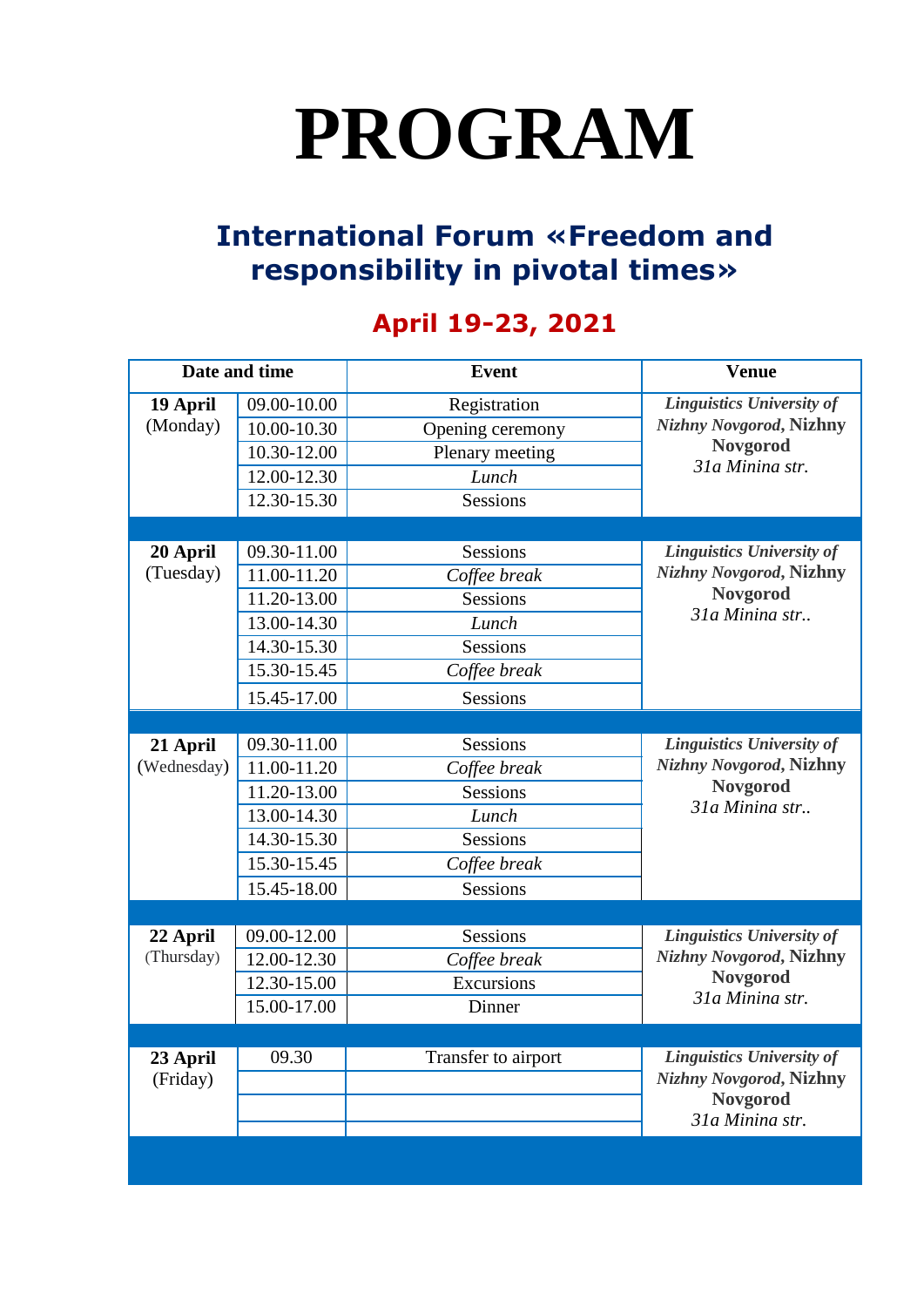

*The program includes only speakers*

# **19 April (Monday)**

# **Sessions 1. Cognition issues of the Liberty and Responsibility**

*Linguistics University of Nizhny Novgorod***, Nizhny Novgorod** *31a Minina str., room 323*

 $12.30 - 15.30$ 

1. OPPORTUNITIES AND NECESSITY OF FORMING THE CONCEPT OF FREEDOM *Irina M. Lavrukhina*

2. TRANSFORMATION OF THE CONCEPT OF "FREEDOM – RESPONSIBILITY – LAW" IN DOSTOEVSKY'S WORK

*M.Y. Prokopyeva*

3. F.M. DOSTOEVSKY AND FREEDOM OF STATE DISCRETION *Eduard Lipatov*

4. REPRESENTATION OF CONTROL AND RESPONSIBILITY BY MEANS OF ENGLISH SYNTAX

*Marina R. Safina*

5. AT THE ORIGIN OF NAPOLEON THEME: HERO IN V.A. ZHUKOVSKY'S EARLY WORKS *А.G. Sadovnikov*

6. COGNITIVE PHENOMENON OF SALIENCE IN THE LINGUISTIC PERSPECTIVE *Alla V. Shilina*

7. THE MEANINGFUL SPHERE OF PERSONALITY AND THE LEVEL OF ANXIETY *Elena G. Serdyuk*

*Coffee break* at 15:30

# **Sessions 2. Liberty and Responsibility and religious conscience.**

*Linguistics University of Nizhny Novgorod***, Nizhny Novgorod** *31a Minina str., room 325*

 $12.30 - 15.30$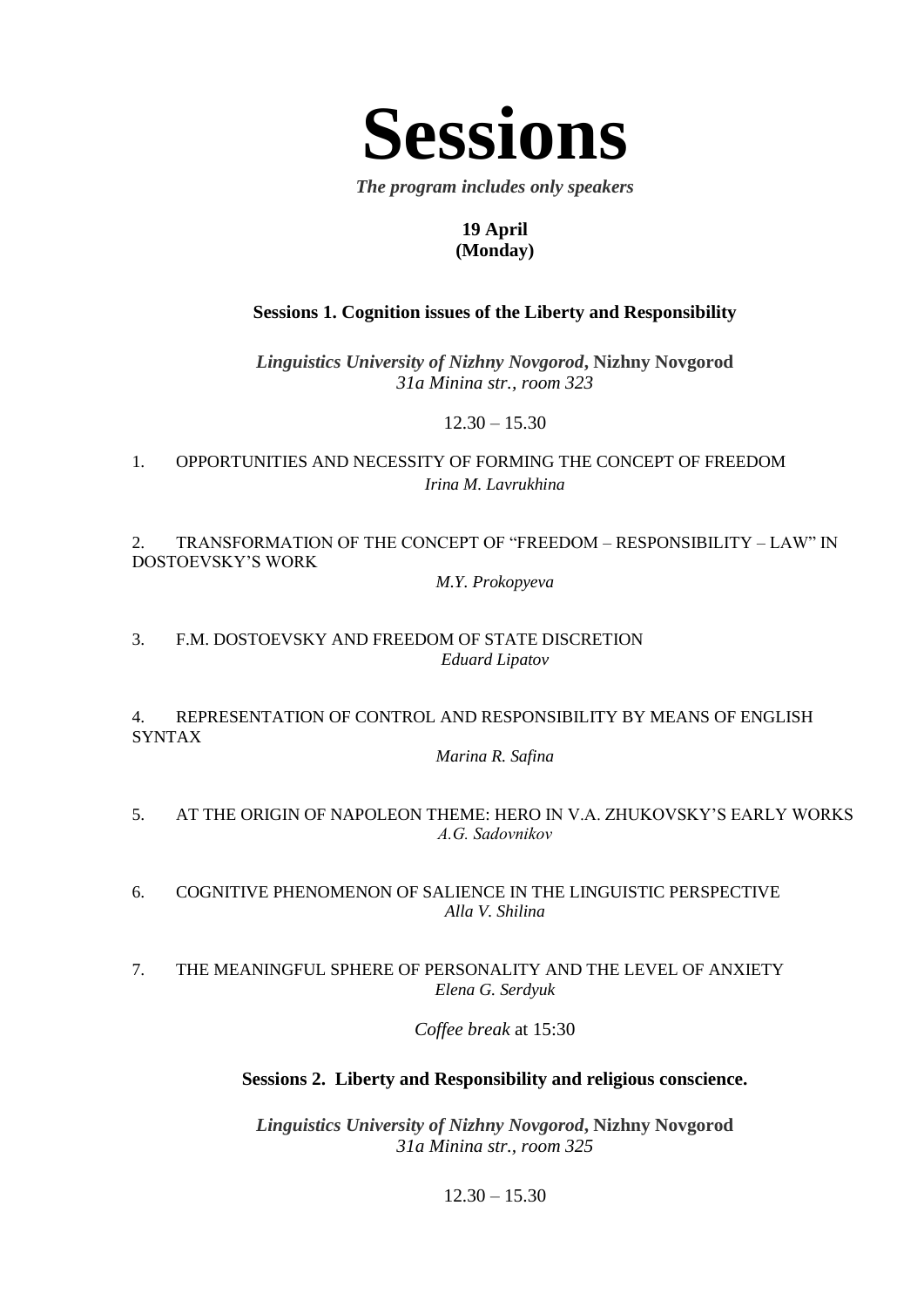## 1. FREEDOM AND RESPONSIBILITY IN THE MIRROR OF BUDDHIST ETHICS *Marina I. Nadeeva*

#### 2. REFLECTION OF DOSTOEVSKY'S IDEAS IN WILDE'S PLAY "VERA, OR THE NIHILISTS"

*Olga M. Valova*

# 3. REDEFINING APPROACHES TO TRANSLATION OF BIBLICAL INTERTEXTS IN WHITMAN'S "LEAVES OF GRASS"

*Irina V. Piven (Nikitina)*

#### 4. SERBIAN ORTHODOX CHURCH AND SERBIAN NATIONAL IDENTITY *Natalya M. Morozova*

5. CHURCH AND SCHOOL IN THE SIBERIAN VILLAGE IN THE 1920s *Yuri Alexandrovich Petrushin*

# **20 April**

(Tuesday)

# **Session 3. Liberty and Responsibility in the context of modern education**

*Linguistics University of Nizhny Novgorod***, Nizhny Novgorod** *31a Minina str., room 324*

# $09.30 - 11.00$

# 1. POSSIBILITIES AND CHALLENGES OF INTERPRETATION OF MULTIMODAL TEXTS IN MEDIA EDUCATION

*Ekaterina A. Abrosimova*

2. DIGITALIZATION OF EDUCATION AND THE FORMATION OF MORAL CONSCIOUSNESS OF MODERN STUDENTS *Elena G. Krivykh*

3. RAISING THE RESPONSIBILITY OF CADETS FOR THE EFFICIENCY OF CONVENTIONAL TRAINING

*Svetlana N. Tomilina*

4. RESPONSIBILITY OF FUTURE MARINE ENGINEERS FOR THEIR PROFESSIONAL TRAINING RESULTS

*Evgeniy M. Dorofeev*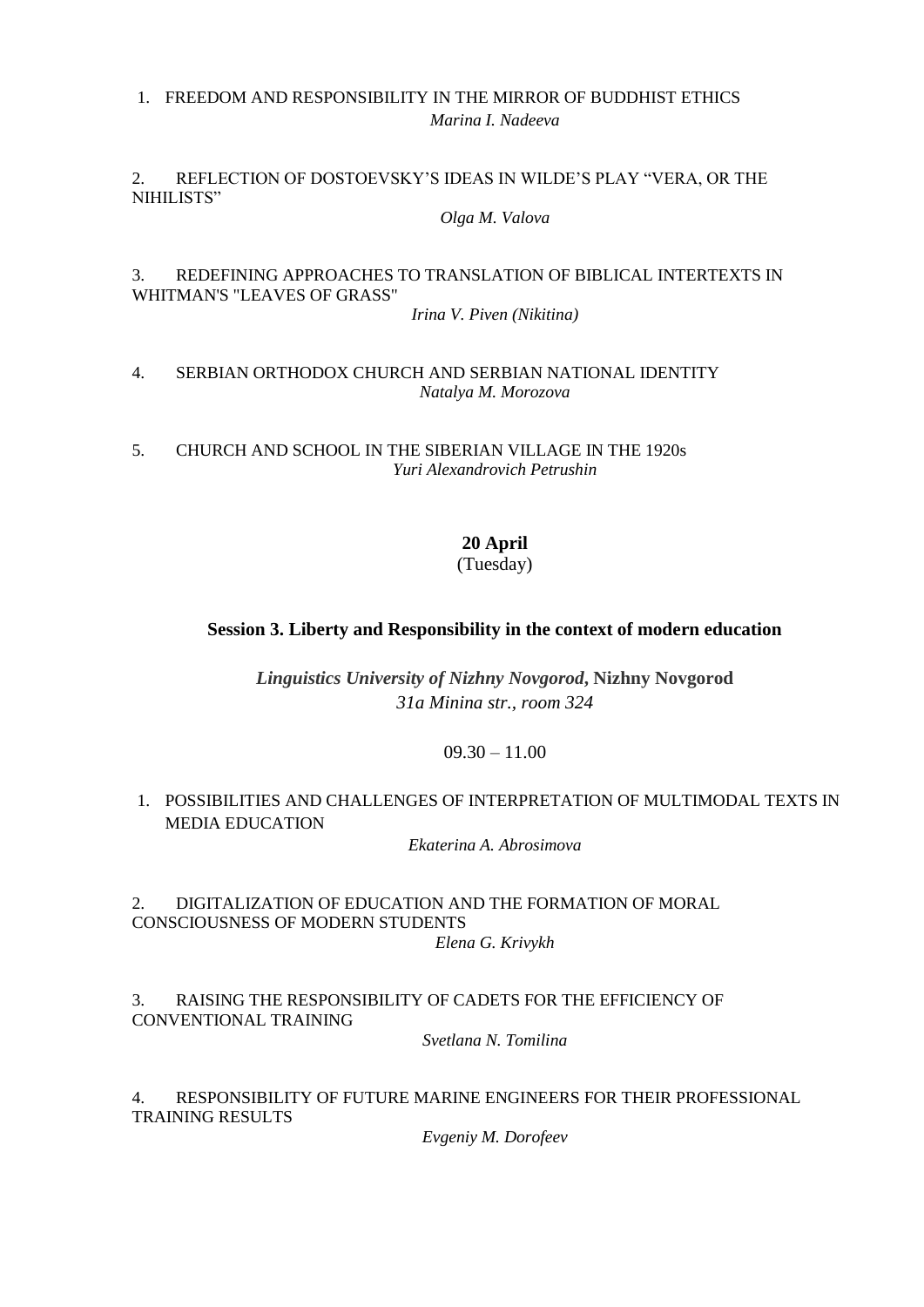#### 5. CONDITIONS FOR DESIGNING TRAINING AND PROFESSIONAL ENVIRONMENTS IN THE ERGATIC SYSTEM

*Irina I. Makashina*

# 6. COMPARATIVE STUDIES OF THE MODERN EDUCATIONAL DISCOURSE: THE TEACHER'S PORTRAIT

*Natalia Frolova*

# 7. OREIGN LANGUAGE TEACHER'S PROFESSIONAL TRAINING IN THE CULTURE OF THE INFORMATION SOCIETY

*Alexey S. Shimichev*

# **Session 4. Concepts of Liberty and Responsibility in media practices**

*Linguistics University of Nizhny Novgorod***, Nizhny Novgorod** *31a Minina str., room 321*

09.30-18.00 (with Coffee break at 11:00 and lunch at 13:00)

# 1. THE RIGHT TO FREEDOM OF SPEECH: EVOLUTION IN THE DIGITAL AGE *Sergey Channov*

# 2. PR TECHNOLOGIES FOR CREATING THE IMAGE OF A SOCIALLY RESPONSIBLE **COMPANY**

*Marina V. Terskikh*

# 3. FAKE MEDIA PRODUCTS AS SPEECH AGGRESSION PROVOKERS IN NETWORK **COMMUNICATION**

*Elena I. Galyashina*

# 4. SOME FEATURES OF FRENCH SPORTS COMMENTARY AS A TYPE OF SPONTANEOUS SPEECH

*Ekaterina V. Vaseneva*

5. FREEDOM AND RESPONSIBILITY IN AMERICAN PUBLIC HEALTH DEBATE AROUND COVID-19

*Ekaterina Y. Sotkina*

- 6. HYBRID LANGUAGE FORMS: A RESPONSE TO THE GLOBAL MIND SHIFT *Daria Bafanova*
- 7. MEDIA REALITY OF THE DIGITAL AGE: CHALLENGES OF VISUALITY *Elena I. Kuznetsova*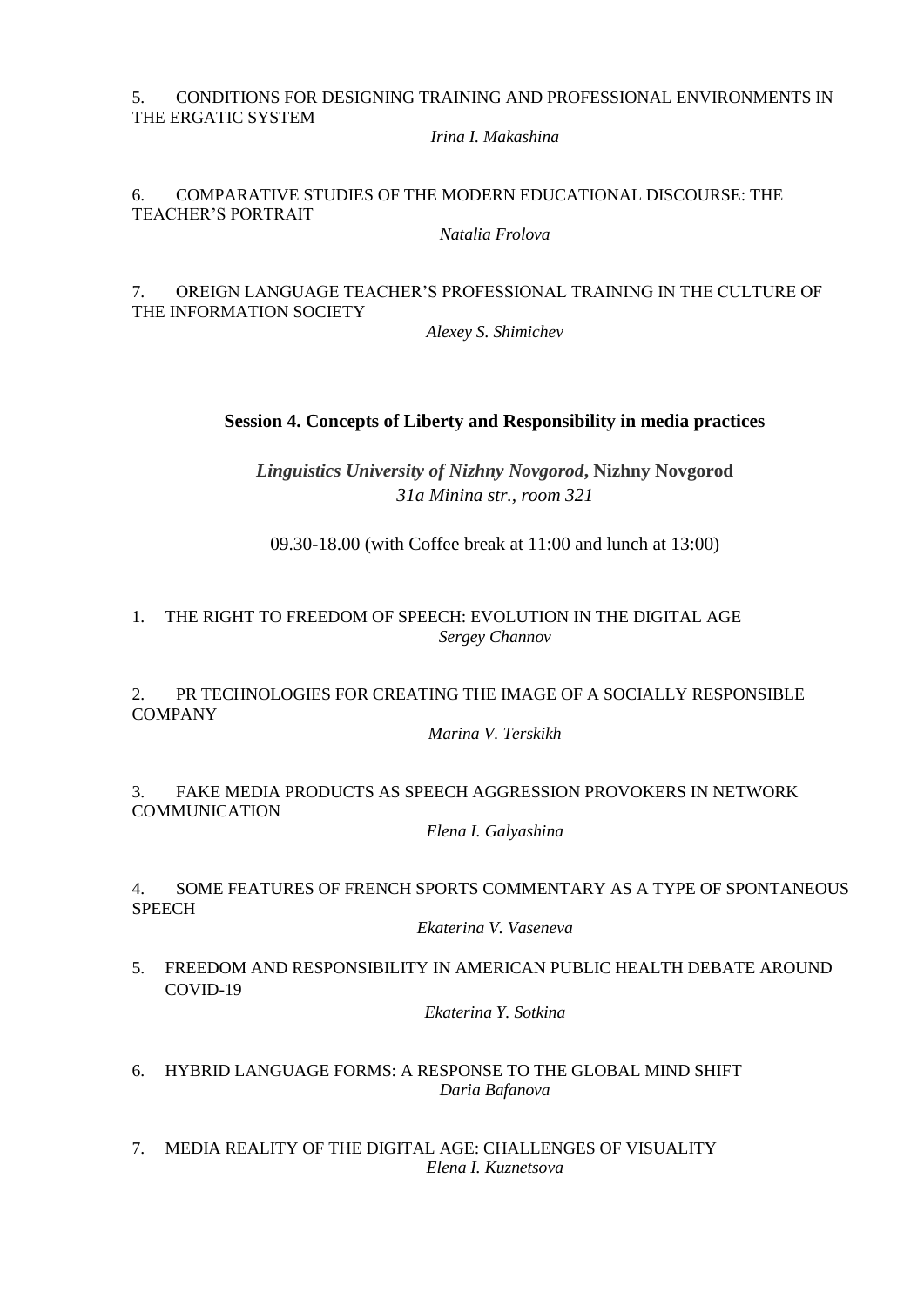- 8. THE REFLECTION OF AMERICAN VALUES IN SONG DISCOURSE *Guzel Kh. Sunagatullina*
- 9. JUSTIFICATION AND EXCUSES TACTICS IN PRESIDENTIAL DEBATES *Tatiana Yu. Kolosova*
- 10. SYMBOLISM OF COLOUR NAMES WITH THE MEANING "FREEDOM" IN GERMAN POLITICAL DISCOURSE

*Inna G. Yastremskaya*

- 11. NATIONAL LANGUAGES PROTECTION REVISITED. CULTURE-SPECIFIC VOCABULARY: LOANWORDS VS. SEEKING EQUIVALENTS *Kirill E. Kalinin*
- 12. PECULIARITIES OF INFORMATION POLICY OF RUSSIATODAY CHANNEL *Maria P. Samoilova*
- 13. INTEGRATION OF HUMANITIES AND DIGITAL TECHNOLOGIES IN THE EDUCATIONAL PROCESS

*Vyacheslav V. Vasilev*

14. DEPENDENCE OF POLITICAL ORIENTATIONS OF RURAL NEWSPAPERS ON SOCIAL AND ECONOMIC CHANGES

*Sergey Valentinovich Novikov*

- 15. INDIVIDUAL STYLE OF TEXTS OF A SIBERIAN JOURNALIST TAMARA SABLINA *Irina V. Kulamikhina*
- 16. STAND-UP COMEDIANS' SPEECH AS A SOURCE OF PRONUNCIATION INNOVATION IN MEDIA COMMUNICATION

*Dmitry Borisov*

- 17. IMPLEMENTATION OF THE GENRE MODEL IN THE INTERNET FORUM *Valentina Alexeevna Tyryguina*
- 18. PSYCHOLOGICAL BURNOUT FEATURES AMONGST MEDICAL WORKERS *Dmitry S. Bukharov*
- 19. CRITERIA AND INDICATORS FOR COMPETENCIES DEVELOPED BY SPECIALISTS FOR PRIORITY DEVELOPMENT AREAS

*Vladislav Lizunkov*

20. PSYCHOLOGICAL AND PEDAGOGICAL SUPPORT OF MOTHERS OF KINDERGARTEN CHILDREN

*Galina N. Artemieva*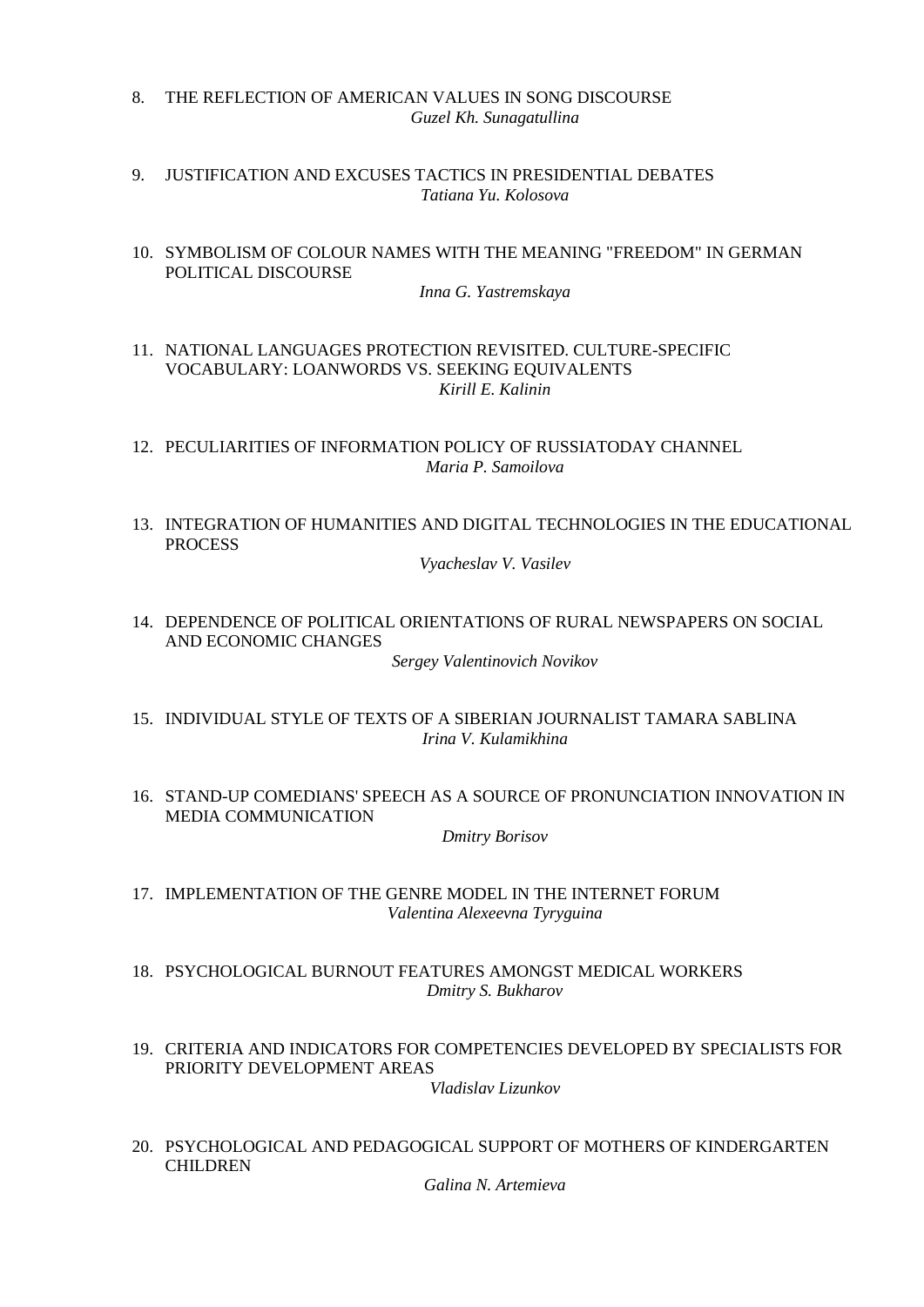#### **Session 3. Liberty and Responsibility in the context of modern education**

*Linguistics University of Nizhny Novgorod***, Nizhny Novgorod** *31a Minina str., room 324 14.30 – 18.00 (with Coffee break at 15.30)*

1. THE ROLE OF GRADUATION PAPERS IN THE PROFESSIONAL FORMATION OF TRANSLATORS AND INTERPRERERS

*Olga V. Petrova*

## 2. EDUCATION IN THE SYSTEM OF FACTORS INFLUENCING YOUTH VALUE ORIENTATIONS

*Alexander V. Nikitin*

3. PEDAGOGICAL COMMUNICATION PROMOTING REGULATION OF ADULT LEARNERS' FOREIGN LANGUAGE EDUCATIONAL ACTIVITY *Larisa B. Fishkova*

4. PROFESSIONAL TRAINING IN RURAL GOVERNANCE *Marina Guseva*

5. PERSON-ORIENTED APPROACH IN THE SYSTEM OF MODERN HIGHER PEDAGOGICAL EDUCATION

*Issita V. Muskhanova*

6. DEVELOPMENT OF PERSONAL SKILLS BY FOREIGN LANGUAGE MEANS *Svetlana S. Sotnikova*

7. PARTNERSHIP BETWEEN UNIVERSITIES AND ETHNOCULTURAL ASSOCIATIONS OF RUSSIA FOR STRENGTHENING INTERCULTURAL DIALOGUE *Petr Borisovich Chuprikov*

8. THE USE OF DIGITAL TECHNOLOGIES FOR SOCIAL ADAPTATION OF INDIGENOUS STUDENTS

#### *Maria Vladimirovna Kozlova*

- 9. ENVIRONMENTAL EDUCATION FOR SUSTAINABLE DEVELOPMENT: EDUCATIONAL MODULE "CONSCIOUS CONSUMPTION" FOR NON-CORE SPECIALIZATIONS *Elena Bykovskaia*
- 10. FORMATION OF PROFESSIONAL COMPETENCE BY STUDENTS IN THE CONDITIONS OF DUAL TRAINING

*Marina A. Melnikova*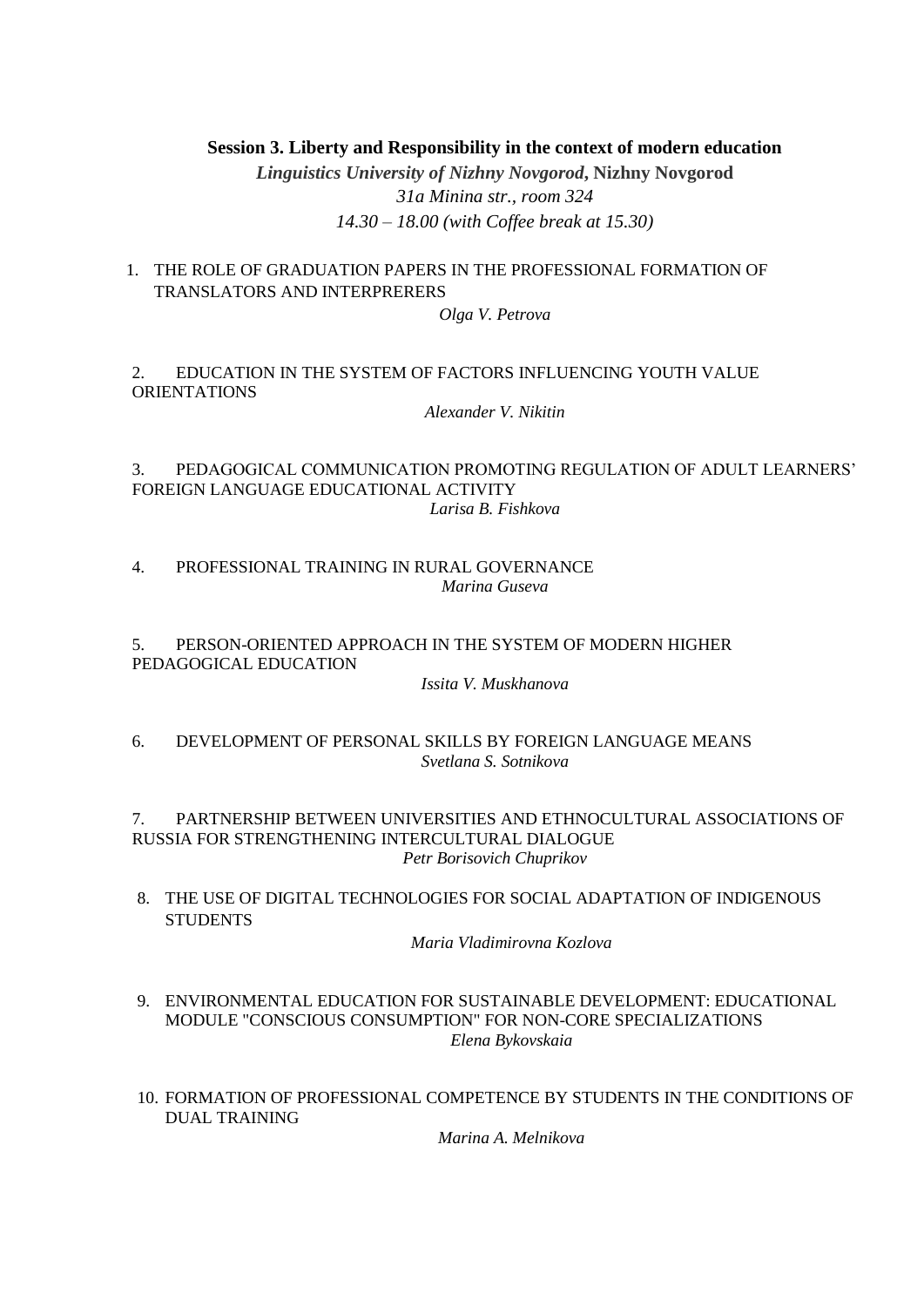11. ROLE OF MULTICULTURAL EDUCATION IN INSTITUTIONS OF HIGHER LEARNING: GLOBAL PERSPECTIVE

*Elmira Raisovna Vasilyeva*

12. ACMEOLOGICAL APPROACH TO EXAMINE PROFESSIONAL SELF-DETERMINATION OF RURAL YOUTH

*Nina D. Skosyreva*

13. INCREASING THE LEVEL OF FORMATION OF EDUCATIONAL MOTIVATION AND INDEPENDENCE OF STUDENTS

*L. А. Filipovich*

- 14. ATTITUDE OF THE EDUCATIONAL PROCESS PARTICIPANTS TO DISTANCE LEARNING *I. G. Kondaurova*
- 15. COMMUNICATIVE COMPETENCE IN TEACHING A FOREIGN LANGUAGE TO STUDENTS *Natalya A. Saitova*

**Section 5. Liberty and Responsibility in the field of politics, state and civil society** *Linguistics University of Nizhny Novgorod***, Nizhny Novgorod** *31a Minina str., room 325*

09.30-18.00 (with Coffee break at 11:00 and lunch at 13:00)

1. OPTIMIZATION OF DISCIPLINARY PENALTIES IN THE CIVIL SERVICEIN THE RUSSIAN FEDERATION

*Marina Dobrobaba*

2. FREEDOM OF EXPRESSION: THE CASE OF MITIGATING AND AGGRAVATING IMPOSITION

*Irina V. Kozhukhova*

- 3. FREEDOM IN THE UNDERSTANDING OF WORKERS OF RUSSIA (1918) *Olga N. Senuytkina*
- 4. THE PROBLEM OF IDENTITY IN THE ASPECT OF FREEDOM AND RESPONSIBILITY *Natalia M. Mamedova*
- 5. YOUNG PEOPLE'S ATTITUDE TOWARDS CIVIL MARRIAGE AND POLITIC BASED ON NBICS-CONVERGENCE

*Mikhail Basimov*

6. FREEDOM AND RESPONSIBILITY AS SOCIO-ANTHROPOLOGICAL FACTORS IN THE FORMATION OF URBAN SPACE

*Tatiana V. Bernyukevich*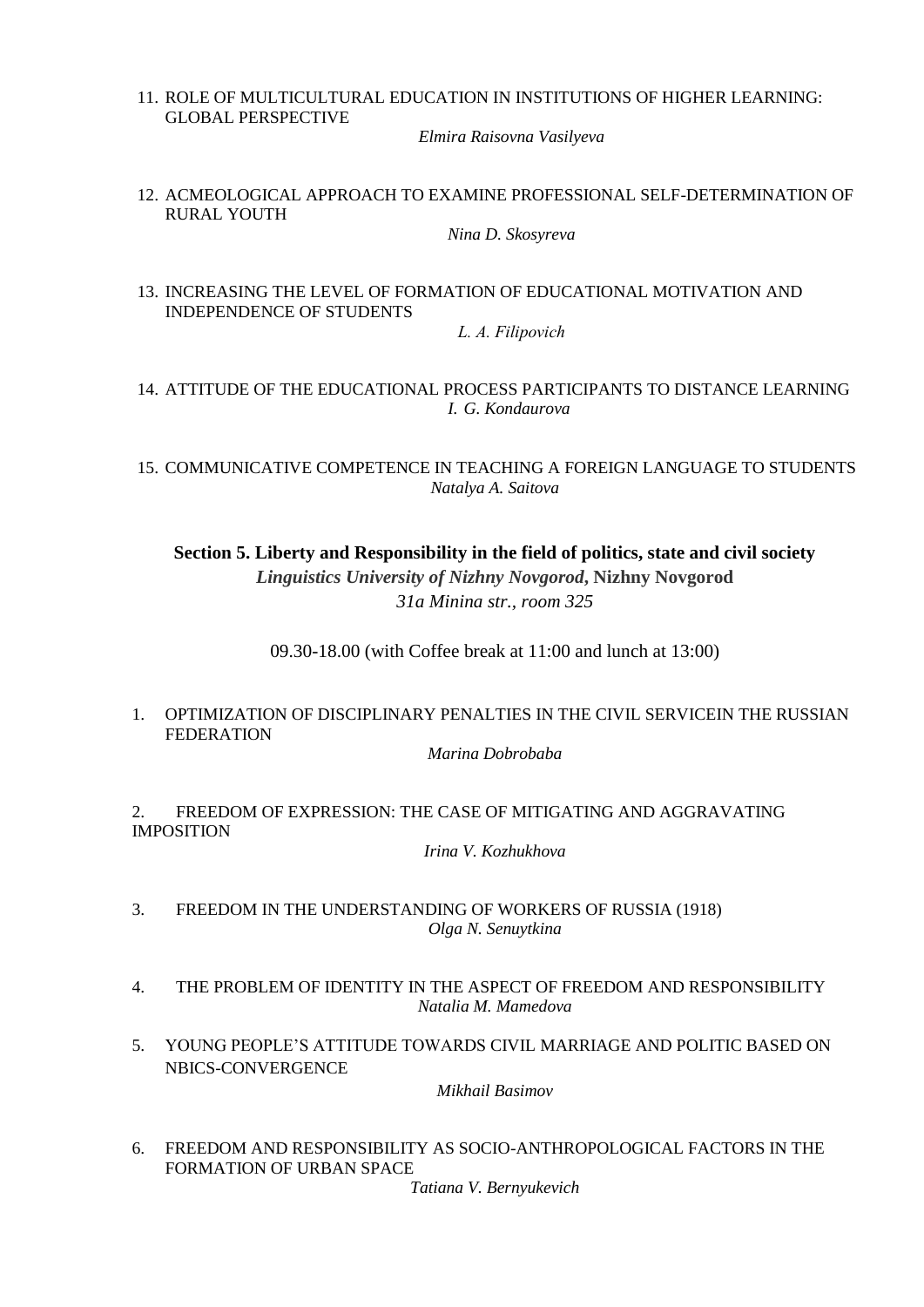- 7. CIVIL SOCIETY IN CIVILIZATIONAL DIMENSIONS *Evgeny E. Semenov*
- 8. POST-BREXIT UNITED KINGDOM: BETWEEN THE "RED LINES" OF PUTIN AND BIDEN *Sergey V. Krivov*
- 9. TOURISM AS A UNIVERSAL: HERITAGE OF CULTURE AND CHALLENGES OF THE ERA *Oksana P. Lazareva*
- 10. THE CONCEPT OF RECIPROCAL COMMUNICATION AND ITS RELEVANCE IN MODERN COMMUNICATIVE REALITY

*Olga N. Bagaeva*

- 11. CATEGORIES OF RESPONSIBILITY IN THE SYSTEM OF LOCAL SELF-GOVERNMENT *Svetlana V. Gorbacheva*
- 12. SOCIETAL TRANSFORMATION IN THE ERA OF IMPLEMENTATION OF NATIONAL PROJECTS

*Andrey Yu. Ushakov*

13. THE ROLE OF DIGITALISATION IN PRESERVING THE CULTURAL HERITAGE OF INDIGENOUS PEOPLES

*Sofia Alexandrovna Unru*

14. DIGITALIZATION OF THE CULTURAL HERITAGE OF THE INDIGENOUS PEOPLES OF THE ARCTIC

*Anatoly Vasilyevich Zhozhikov*

- 15. PRIORITY OF CULTURAL AND SOCIAL IDENTITY: CHARACTERISTIC FEATURE OF MODERN GLOBAL PROCESSES *Ildus Islamovich Zaylalov*
- 16. DIGITALIZATION OF RURAL TERRITORIES OF OMSK REGION AND PROFESSIONAL IDENTITY OF YOUTH

*O.V. Gefner*

- 17. PROBLEMS OF CIVIL IDENTITY IN THE NORTH CAUCASUS *Ali Ruslanovich Salgiriev*
- 18. POLYLINGUAL POLICY IN KAZAKHSTAN AS REFLECTION OF EDUCATION GLOBALIZATION

*Asem N. Nurlanova*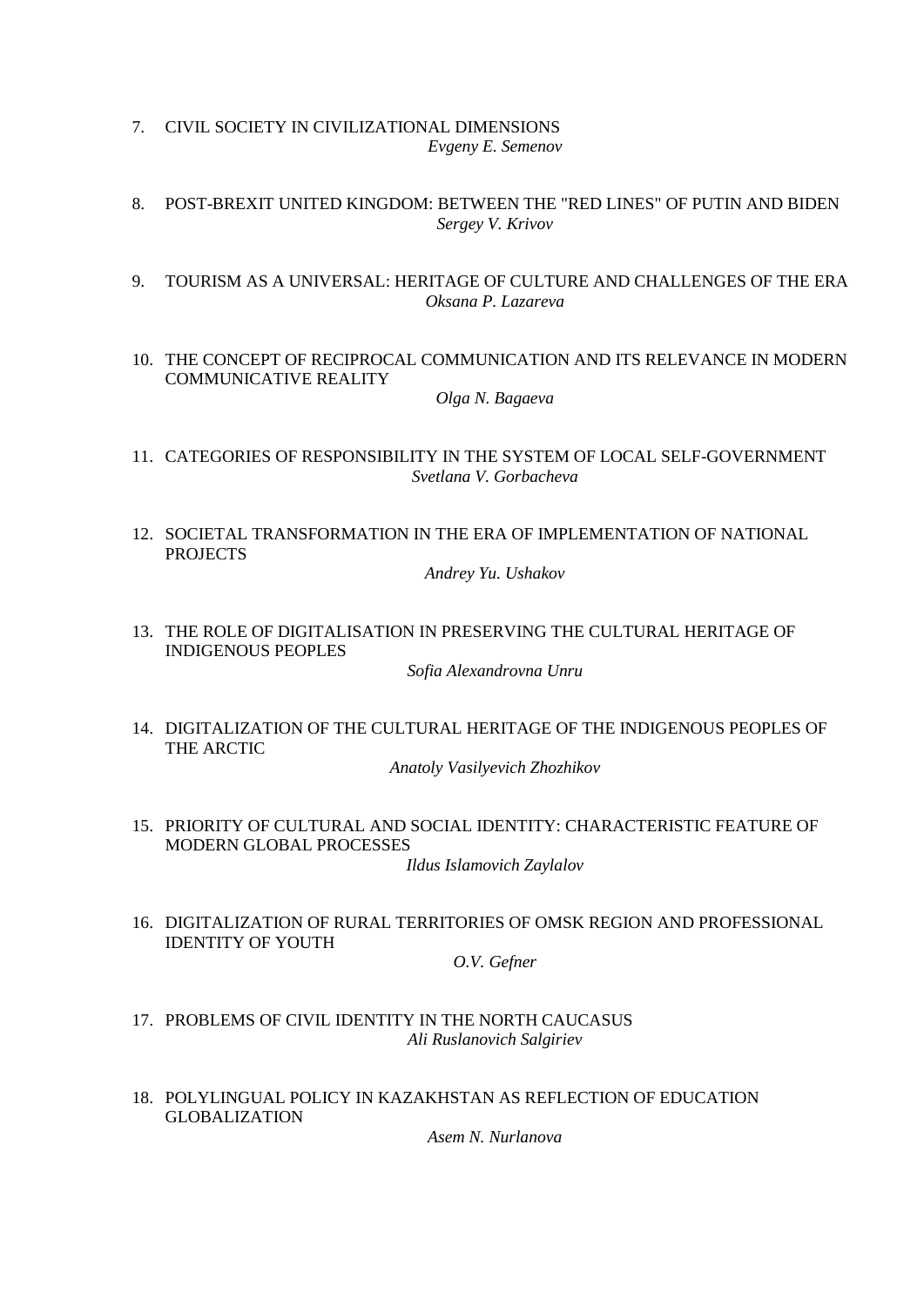#### 19. IDENTITY REPRESENTATION OF THE RUSSIAN GERMANS OF OMSK REGION IN THE LITERATURE

*Zhanbota B. Esmurzaeva*

#### **21 April**

(Wednesday)

**Session 3. Liberty and Responsibility in the context of modern education** *Linguistics University of Nizhny Novgorod***, Nizhny Novgorod** *31a Minina str., room 323*

 $09.30 - 11.00$ 

1. UNDERLYING CAUSES FOR DEVELOPING MULTICULTURAL PERSONALITY WITHIN EDUCATION GLOBALIZATION PROCESSES

*Olga A. Chistogradova*

2. DO HUMANITARIANS NEED EXACT SCIENCES? LOOKING INTO MODERN RUSSIAN EDUCATIONAL STANDARDS

*Olga Ya. Rodkina*

3. METHODOLOGY FOR STUDYING PROFESSIONAL RESPONSIBILITY OF THE FUTURE SEA TRANSPORT SPECIALISTS

*Alexander N. Tomilin*

4. TEACHING ENGLISH FOR SPECIFIC PURPOSES IN THE MODERN TECHNICAL EDUCATION CONDITIONS

*Tatjana A. Poskrebysheva*

5. FRAMEWORK AND DIFFERENTIATION IN TEACHING A FOREIGN LANGUAGE TO HIGH SCHOOL STUDENTS

*Rimma Ivanova*

6. BUILDING PROFESSIONALLY SIGNIFICANT TRANSLATOR SKILLS BY THE SPECIALLY DESIGNED SYSTEM OF EXERCISES

*Marina Lebedeva*

7. FOREIGN LANGUAGE AND ITS ROLE IN OVERCOMING DIFFERENT KINDS OF UNCERTAINTY

*Alexey S. Shimichev*

8. COMMUNICATIVE SKILLS IN TEACHING LANGUAGE DISCIPLINES *Marina N. Zyryanova*

**Section 5. Liberty and Responsibility in the field of politics, state and civil society** *Linguistics University of Nizhny Novgorod***, Nizhny Novgorod**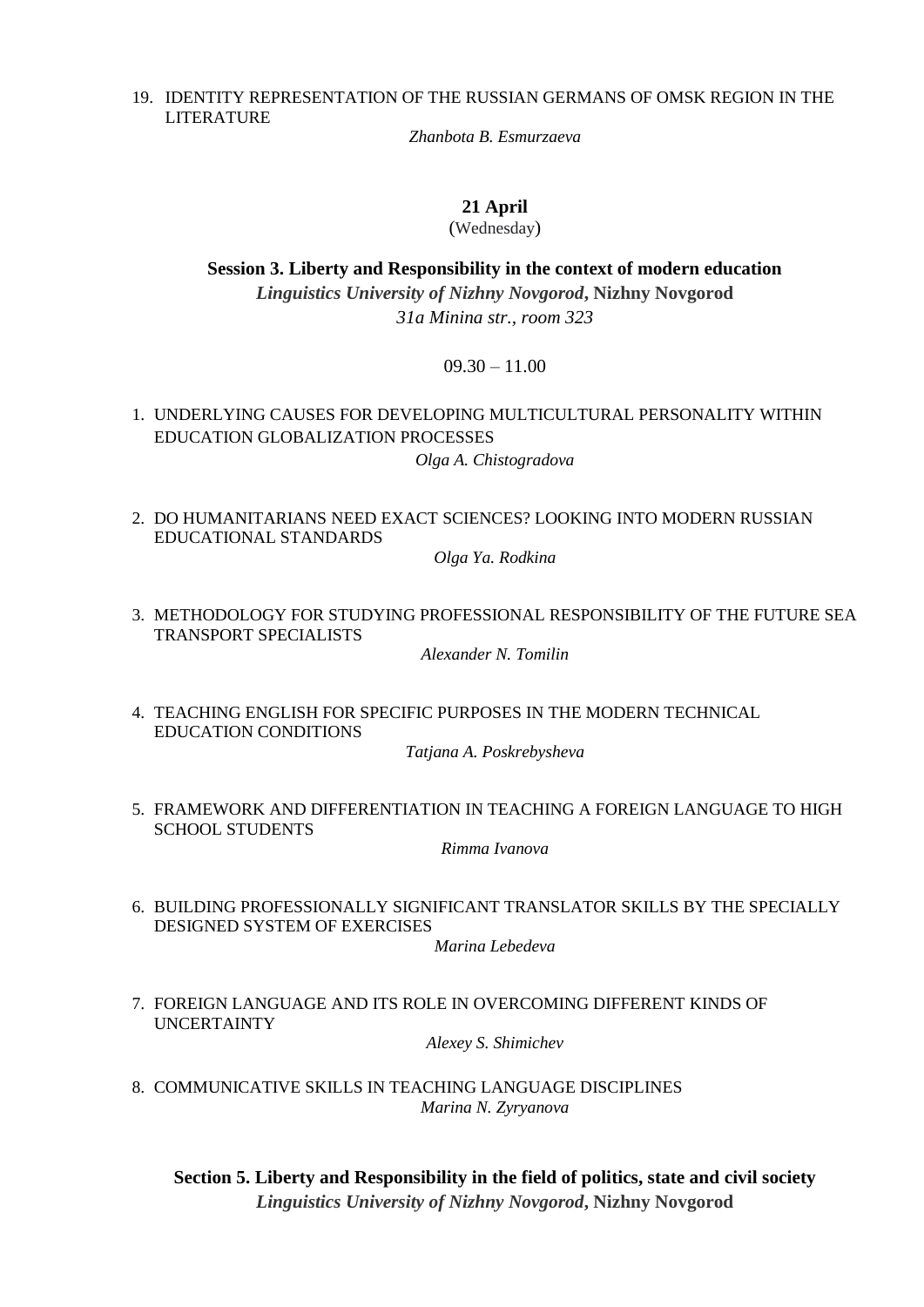*31a Minina str., room 324*

## 11.20-13.00

#### 1. GENDER STEREOTYPES IN THE MINDS OF RUSSIAN STUDENT YOUTH *Elena A. Vasilenko*

## 2. RELATIONSHIP OF INDIVIDUAL PSYCHOLOGICAL PERSONALITIES WITH COPING BEHAVIOR IN GENERATION X

*Yulia Alexandrovna Afanasyeva*

## 3. DYNAMICS OF POLITICAL PREFERENCES OF YOUTH IN KURGAN REGION BASED ON NBICS-CONVERGENCE

*Mikhail Basimov*

4. COMPARATIVE ANALYSIS OF APPROACHES TO PERSONNEL FATIGUE MANAGEMENT IN TRANSPORT ERGATIC SYSTEMS *Grigoriy V. Deruzhinskiy*

5. MECHANISMS OF PUBLIC-PRIVATE PARTNERSHIP IN SOLVING ENVIRONMENTAL PROBLEMS

*Viktor Prokhorov*

6. THEORY OF COMPROMISE SOLUTIONS AS EFFECTIVE TOOL FOR IMPROVING REGIONAL TOURISM SPHERE

*Svetlana A. Shabalina*

7. PERSONNEL EVALUATION: ORGANIZATIONAL, METHODOLOGICAL AND PRACTICAL ASPECTS

*Nadezhda V. Balashova*

8. CONFLICT BEHAVIOR STRATEGIES AND MOTIVATION OF EMPLOYEES OF OJSC "RUSSIAN RAILWAYS"

*Yulia V.Chepurko*

- 9. ASSESSMENT OF THE QUALITY OF PUBLIC SERVICES IN THE FIELD OF EMPLOYMENT *Irina G. Nosyreva*
- 10. POVERTY AND SOCIAL INEQUALITY IN THE REPUBLIC OF BASHKORTOSTAN IN 2014- 2019

*Rimma Makhmunovna Shaydullina*

11. STUDENT AND YOUTH TOURISM AS PROSPECTS FOR SUSTAINABLE DEVELOPMENT OF UZBEKISTAN REGIONS

*Hugo Bautista*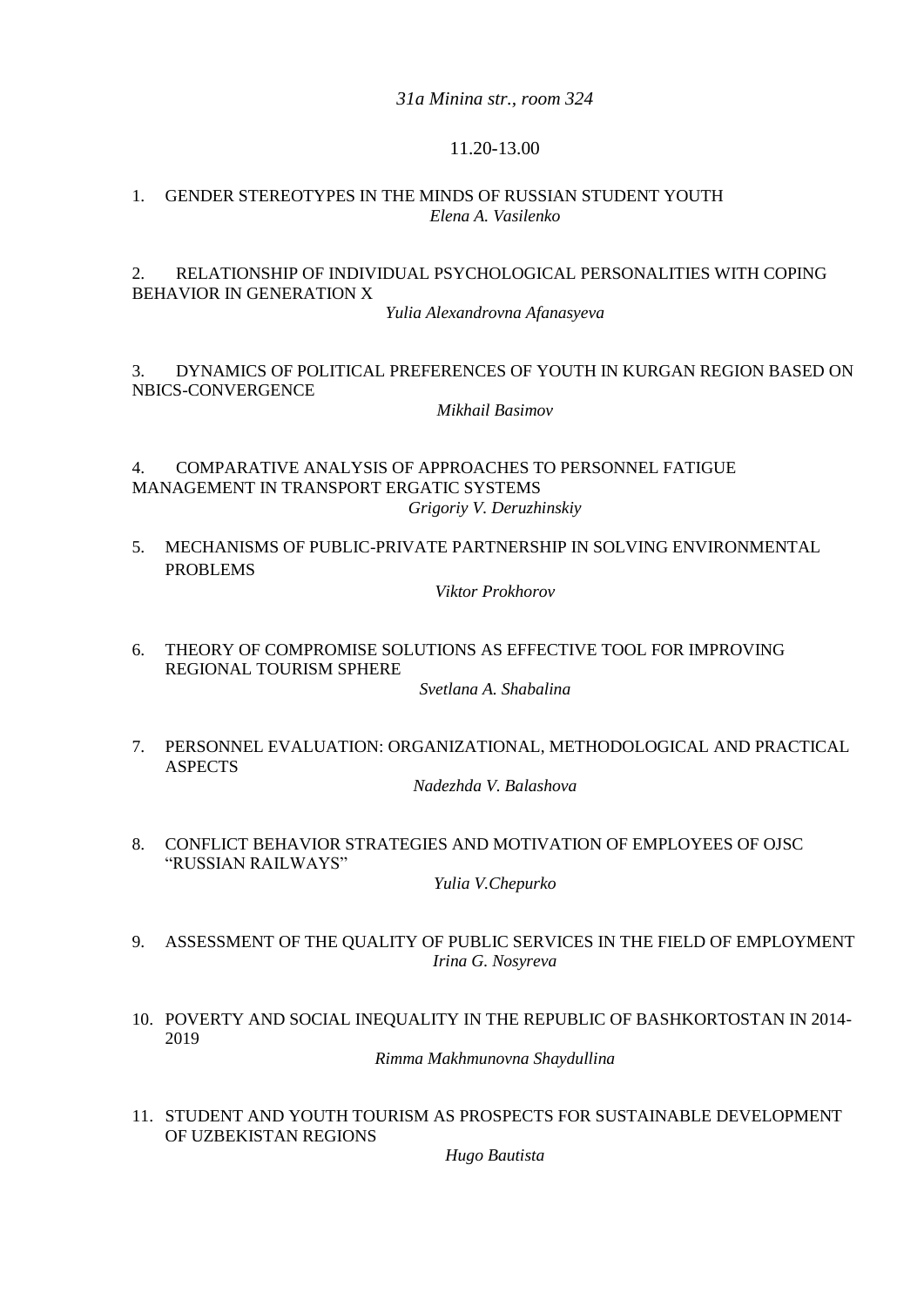#### 12. FEATURING PROFESSIONAL DEVELOPMENT OF CIVIL SERVANTS *L.V. Zinich*

#### 13. CHANCE FINDS AS SOURCES HISTORICAL RESEARCH OF THE OMSK REGION SETTLEMENT

*N. D. Skosyreva*

#### 14. THE POLICY OF THE RUSSIAN SOVEREIGNS OF THE XVIII CENTURY IN SIBERIA *Anna Alexandrovna Kozlova*

# 15. PROBLEMS AND PROSPECTS OF RUSSIAN RURAL AREAS IN THE COVID-19 PANDEMIC *Irina V. Baranova*

# 16. THE PROJECT OF RETURN TO A VILLAGE UNDER THE CONDITIONS OF DIGITALIZATION

*Anna Mikhailovna Poroshina*

# **Section 6. Concepts of Liberty and Responsibility in legal discourse**

*Linguistics University of Nizhny Novgorod***, Nizhny Novgorod** *31a Minina str., room 323*

# 14.30-15.30

# 1. ARTIFICIAL INTELLIGENCE RESPONSIBILITIES: ETHICAL AND LEGAL ISSUES *Mariya A. Lipchanskaya*

- 2. THE USE OF TIME-SERIES METHODS FOR BOTH CRIME MODELING AND PREDICTION *Denis V. Nametkin*
- 3. THE ENFORCEMENT OF PROCEDURAL RIGHTS OF COGNITIVELY VULNERABLE PARTICIPANTS OF CRIMINAL PROCEEDINGS *Svetlana M. Kurbatova*
- 4. ECONOMIC AND LEGAL ESSENCE OF CHARITY: LOOK INTO THE PAST AND **MODERNITY**

*Svetlana V. Belyakova*

**Section 7. Liberty and Responsibility in economy: infrastructure, logistic, management** *Linguistics University of Nizhny Novgorod***, Nizhny Novgorod** *31a Minina str., room 321* 15.45-17.00

1. INFRASTRUCTURE IN THE CONTEXT OF REGIONAL DEVELOPMENT IN RUSSIA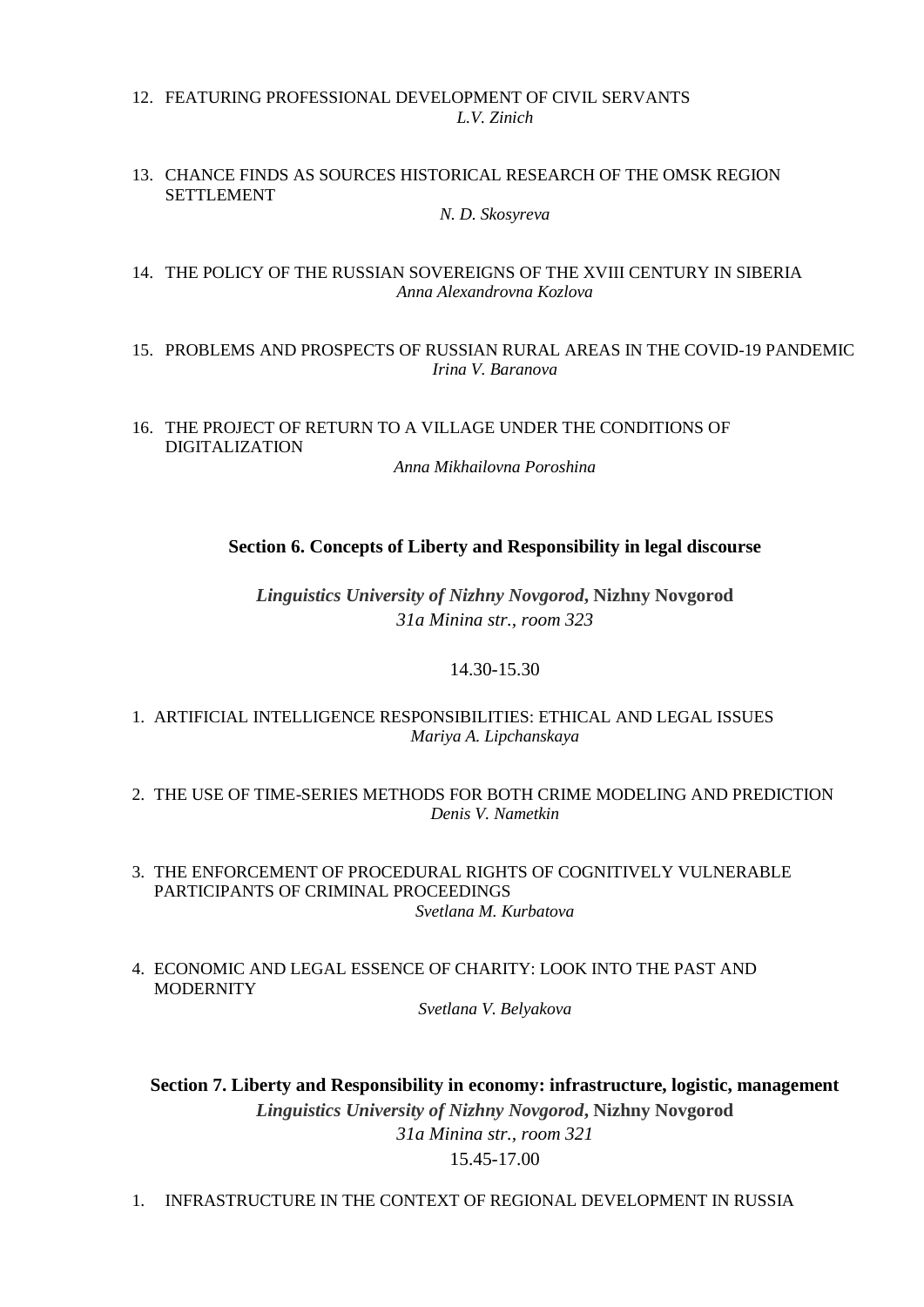#### *Alla Serkova*

#### 2. EFFICIENCY EVALUATION OF THE GENERAL STAFF PAYROLL BUDGET IN PUBLIC HEALTH INSTITUTIONS

*Irina V. Baranova*

# 3. COMPREHENSIVE RESEARCH OF UNREPORTED EMPLOYMENT IN THE REGIONS OF THE RUSSIAN FEDERATION

*Marina Postnova*

- 4. GARDENS IN THE WORLDWIDE GLOBALIZATION PROCESS *Elena V. Golosova*
- 5. DESIGN AND TESTING OF INTELLIGENT CONTROL SYSTEMS AT TRANSPORT ENTERPRISES

*Mariya L. Somko*

- 6. NEED FOR ANALYTICAL SERVICES FOR RAILWAY LOGISTICS MARKETPLACES *Mariya Yu. Artamonova*
- 7. PECULIARITIES OF TAX ADMINISTRATION OF CROSS-BORDER MOVEMENT OF GOODS IN RUSSIA AND CHINA

*Marat M. Zalaltdinov*

8. STRATEGY FOR DEVELOPMENT OF A SEA CONTAINER LINE IN THE DIGITAL ECONOMY

*Marina V. Botnaryuk*

9. ASSESSMENT OF THE EFFECTIVENESS OF THE PROSECUTOR'S OFFICE IN ECONOMIC **SECURITY** 

*Elena A. Nagaeva*

- 10. ECONOMIC FACTORS OF RUSSIAN PHARMACEUTICAL MARKET DEVELOPMENT *Victoria V. Pasechko*
- 11. ON THE PROBLEM OF OVERCOMING THE CRISIS BY INFO-COMMUNICATIONS AND CONSTRUCTION ORGANIZATIONS *Ruslan Yakovlevich Vakulenko*

**22 April** (Thursday)

# **Section 3. Liberty and Responsibility in the context of modern education**

*Linguistics University of Nizhny Novgorod***, Nizhny Novgorod** *31a Minina str., room 325*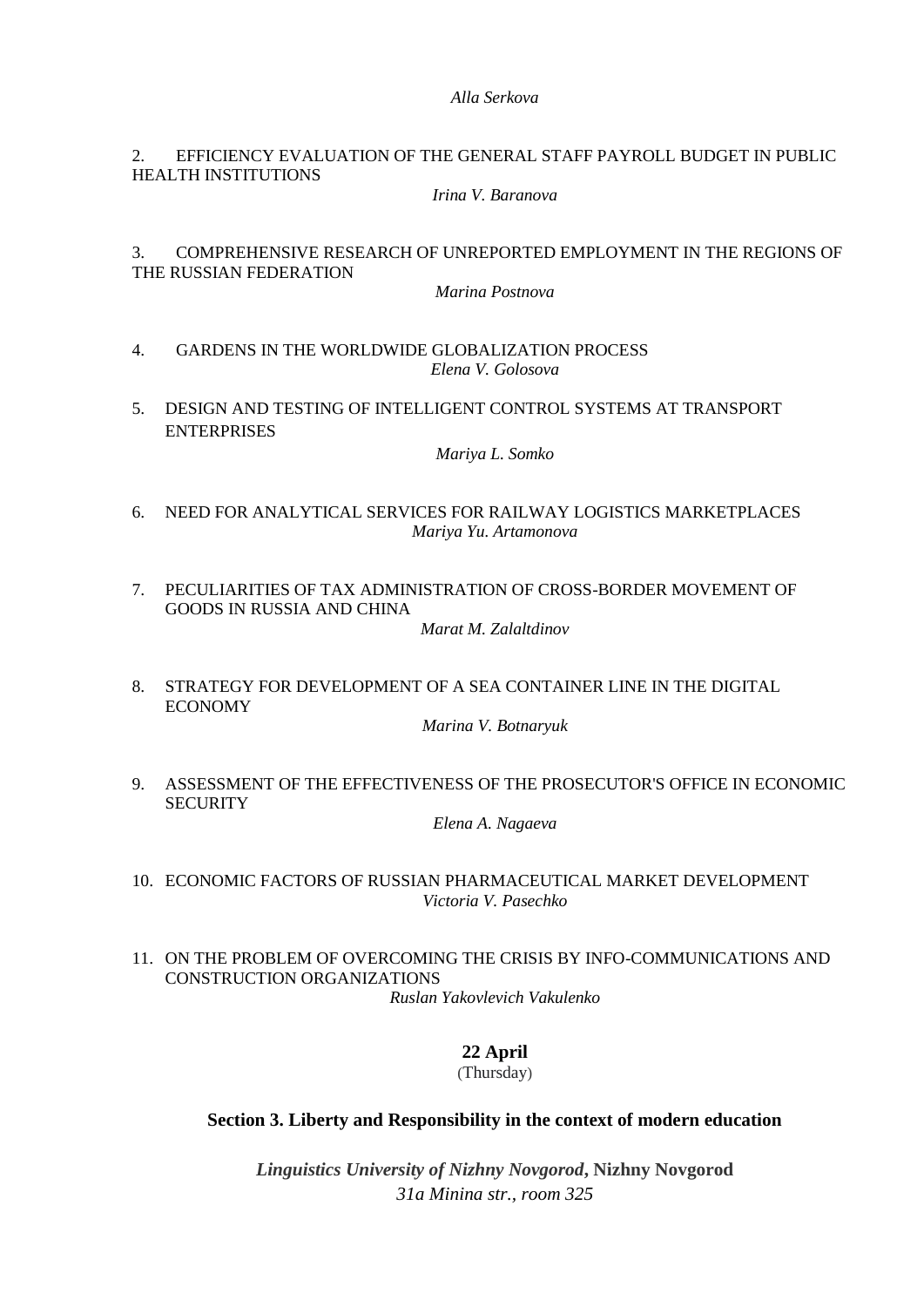#### 09.00-12.00

#### 1. ANALYSIS OF MODERN TRENDS IN AGRICULTURAL EDUCATION *Marina Vladimirovna Vasyukova*

## 2. USING CARTOONS AND ANIMATED FILMS TO TEACH LISTENING SKILLS TO YOUNG LEARNERS

#### *Aray Mukazhanova*

# 3. ANTHROPONYMS AS A SUBCLASS OF THE LEXICAL-GRAMMATICAL CLASS OF NOUNS

*Sergey I. Garagulya*

# 4. GLOBALIZATION OF EDUCATION AS A FACTOR IN THE FORMATION OF HUMAN CAPITAL

*Evgenia V. Sokolova*

- 5. SPECIFICITY OF USING ARTIFICIAL INTELLIGENCE IN SCIENCE AND EDUCATION *Dmitry V. Romanov*
- 6. USING PEDAGOGICAL DIAGNOSTICS IN SPECIAL DISCIPLINES AT A MARITIME UNIVERSITY

*Svetlana N. Tomilina*

- 7. FORMATION OF PROFESSIONAL READINESS OF CADETS IN THE STUDY OF CONVENTIONAL DISCIPLINES *Alexander N. Tomilin*
- 8. ASSESSMENT OF THE SEAMAN'S SOFT SKILLS CONDITION *Dmitry E. Studenikin*
- 9. PROFESSIONAL FOREIGN LANGUAGE ALGORITHMS FOR THE ACTIVITY OF A MARINE ENGINEER

*Vera F. Tenischeva*

- 10. INFORMATION ERA CALLS FOR WEB BASED EDUCATIONAL MODEL *Natalia H. Frolova*
- 11. CULTURAL STUDIES OF EDUCATION: INNOVATION OF A COMPETENCE APPROACH OR PEDAGOGICAL MODELS

*Galina V. Korotkova*

12. SOCIO-EMOTIONAL DEVELOPMENT OF YOUNG LEARNERS IN A FOREIGN LANGUAGE CLASS

*Yulia Yu. Pospelova*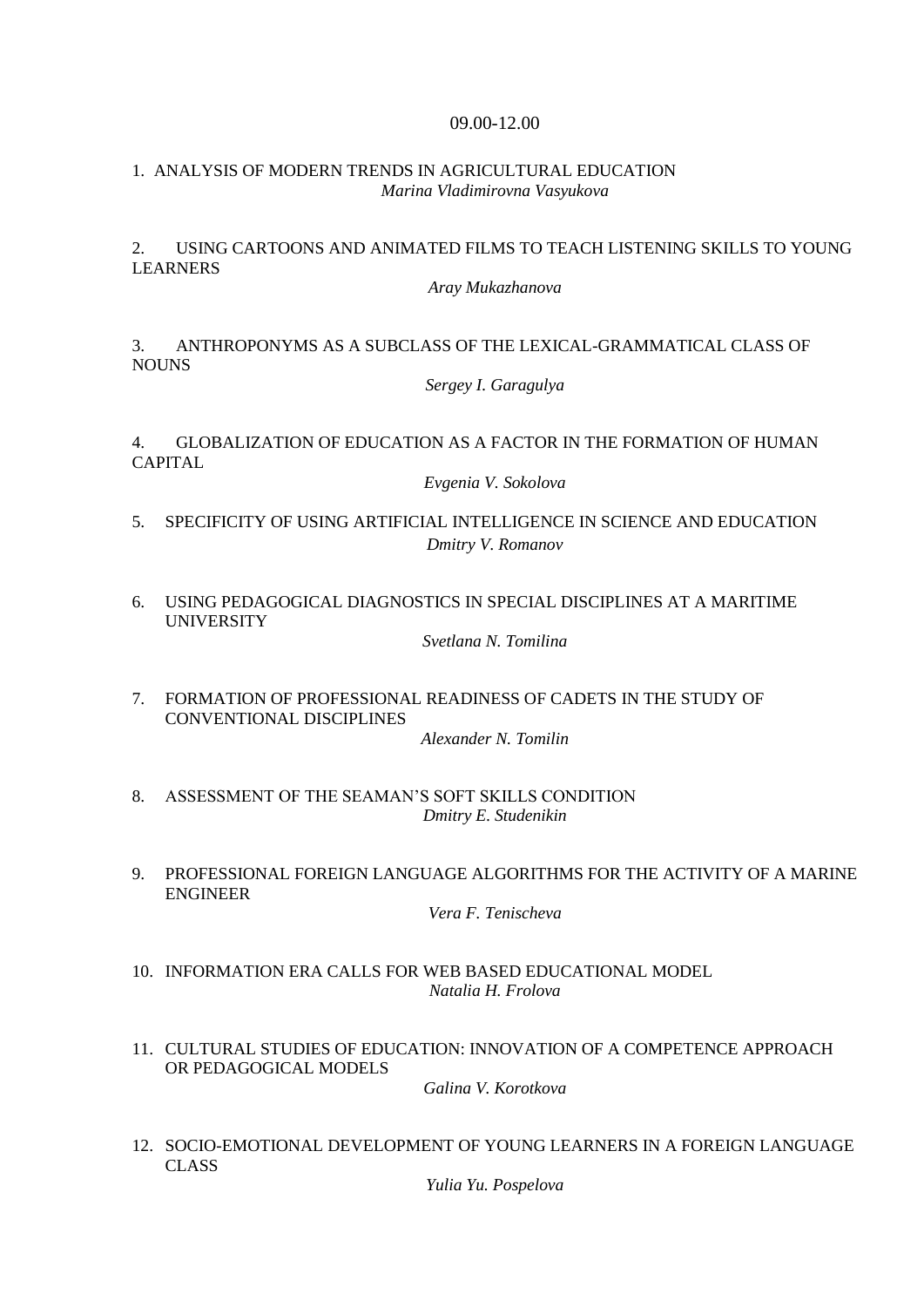# 13. DIGITAL INNOVATIONS IN TEACHING INFORMATION TECHNOLOGIES AT HUMANITARIAN UNIVERSITY

*Olga Y. Rodkina*

14. FORMATION OF A METALINGUISTIC GRAMMATICAL SKILL IN TEACHING A SECOND FOREIGN LANGUAGE

#### *Tatyana S. Malysheva*

15. AN ELECTIVE COURSE FOR BACHELORS AIMED AT DEVELOPING CREATIVE IMAGINATION IN PRESCHOOLERS *Lilia Akhmatyanovna Ibragimova*

**Section 6. Concepts of Liberty and Responsibility in legal discourse**

*Linguistics University of Nizhny Novgorod***, Nizhny Novgorod** *31a Minina str., room 323*

# 09.00-12.00

- 1. DEMOGRAPHIC STATE SECURITY IN THE CONTEXT OF INTERNATIONAL DEMOGRAPHIC LAW TRANSFORMATION *Ekaterina K. Rudakova*
- 2. ASSESSMENT OF THE CORRUPTION OF INDIVIDUAL AUTHORITIES IN NIZHNY NOVGOROD REGION

*Elena A. Nagaeva*

- 3. SOCIAL AND LEGAL GUARANTEES OF FREEDOM AND RESPONSIBILITY *Andrey Yu. Ushakov*
- 4. RUSSIAN SEAMEN ON SHIPS UNDER THE FLAG OF CONVENIENCE: ADVANTAGE OR DISADVANTAGE?

*Sergey I. Kondratyev*

- 5. LEGAL ASPECTS OF INAPPROPRIATE PROVISION OF MEDICAL CARE *A. Yu. Ushakov*
- 6. THE LEGAL STATUS AND SOCIAL PERCEPTION OF VOLUNTEERING IN THE RUSSIAN FEDERATION

*Jacopo Vigna-Taglianti*

#### **Section 7. Liberty and Responsibility in economy: infrastructure, logistic, management**

*Linguistics University of Nizhny Novgorod***, Nizhny Novgorod**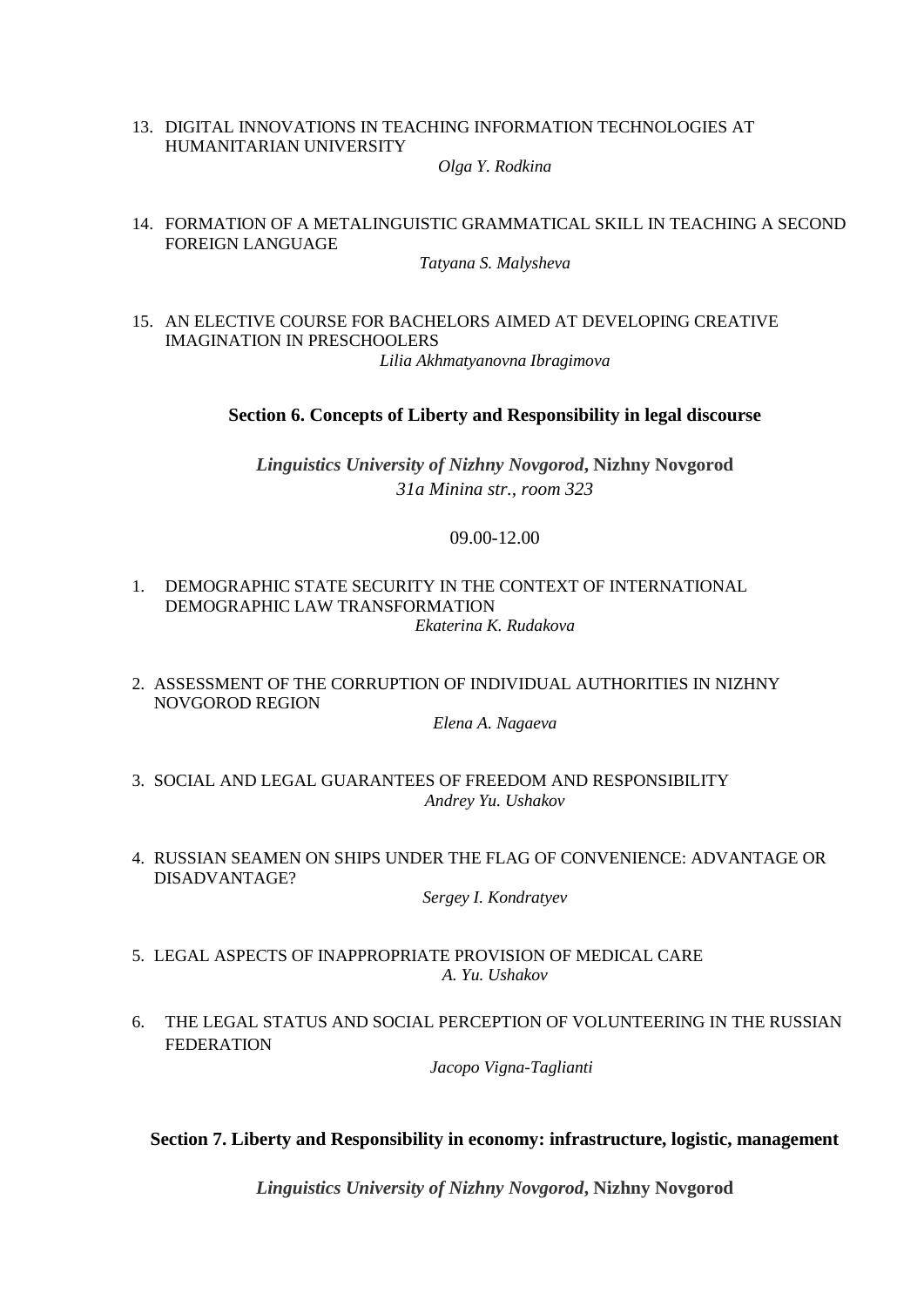*31a Minina str., room 324*

#### 09.00-12.00

#### 1. DIGITALIZATION PROBLEMS OF THE RUSSIAN TRANSPORTATION INDUSTRY *Ksenia V. Golubkina*

## 2. IMPROVEMENT OF METHODOLOGICAL SUPPORT FOR INTERNAL CONTROL OF FUNDS OF THE ENTERPRISE

*Guzaliya Klychova*

# 3. BUSINESS ADMINISTRATION BASED ON ASSESSMENTS OF TOTAL INDUSTRY **COMPETITIVENESS**

*Marina S. Ilyina*

4. FORMATION OF INDICATORS FOR ASSESSING THE FUNCTIONING EFFICIENCY OF A TRANSPORT HOLDING

*Yuliya A. Lepekhina*

5. COMPREHENSIVE ASSESSMENT OF THE MANAGEMENT AND EFFICIENCY OF A SHIPPING COMPANY

*Elena Yu. Grass*

- 6. DEVELOPMENT OF SOVIET LAND MANAGEMENT *Elena Provalova*
- 7. PREPARING DRIVERS FOR EXTREME SITUATIONS ON THE ROADS OF THE FAR NORTH *Alexey V. Shvetsov*
- 8. COVID-19: THE RESPONSE OF INSURERS AND SERVICE CONSUMERS *Evgeniya V. Ageeva*
- 9. DEVELOPMENT OF AN EFFECTIVE STRATEGY FOR REGIONAL SOCIO-ECONOMIC DEVELOPMENT

#### *Angela Bahauovna Mottaeva*

10. THE IMPACT OF ECONOMIC FACTORS ON THE LEGISLATIVE POLICY ON BANKRUPTCY

*Alexander A. Pakharukov*

11. ROLE OF THERMAL RESOURCES OF OMSK REGION IN THE AGRICULTURAL INDUSTRY DEVELOPMENT

*Zh. A. Tusupbekov*

12. LEGAL ISSUES OF THE REGULATION OF ENVIRONMENTAL PAYMENTS *Y. Gavrilova*